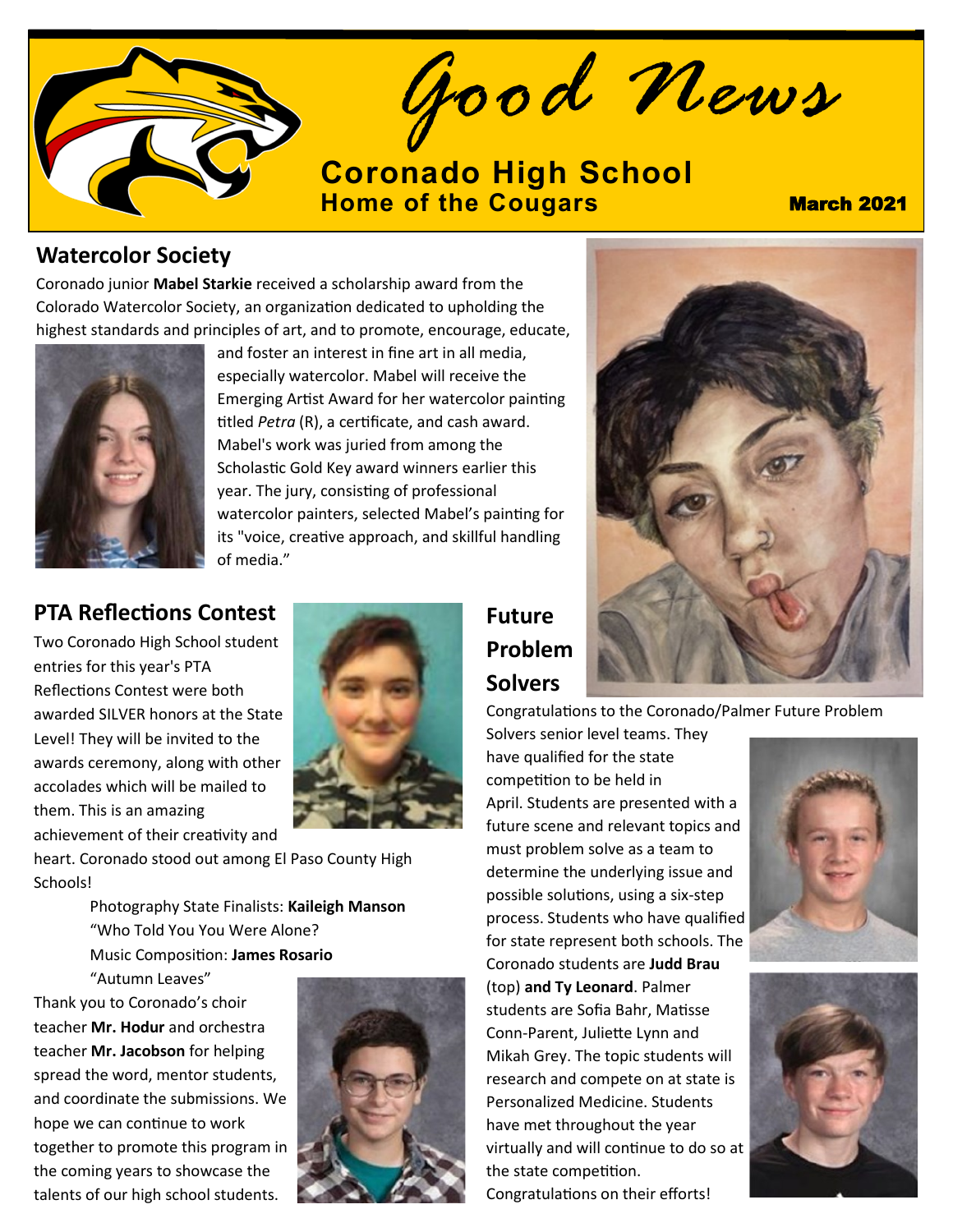

*Good News*

**[Coronado High School](https://www.d11.org/Coronado) [Home of the Cougars](https://www.d11.org/Coronado) March 2021** 

#### **Coronado Alumni**

Coronado Alumni **David Sanford** received the American Academy of Arts and Letters' 2021 Music Awards from Broadcast Music, Inc., honoring outstanding artistic



achievement. Winners receive an additional award to record their work and have their music presented in a concert at the Academy in the spring of 2022.

Sanford completed undergraduate music studies at the University of Northern Colorado, earned a master's degree in theory and composition from the New England Conservatory of Music, and an M.F.A. and Ph.D. at Princeton University. He has won many

awards and honors, including a BMI Student Composer Award, a Koussevitzky Commission and a Guggenheim Fellowship, which enabled him to take a year off to focus exclusively on composing during graduate school.

Recently, Sanford won the Samuel Barber Rome Prize Fellowship, allowing him to stay at the American Academy in Rome for 11 months with a group of 25 to 30 scholars in other areas of the humanities.



## **Spring Choir Concert**



"Telephone" performed by Show Choir

Bringing Back the Music! Recorded over two days, Coronado Choir students performed for the camera and their virtual audience. D11 Channel 16 filmed the **Repertory Choir, Cantadoras, Show Choir, Chamber Choir, Shomber Choir and the Coronado Bluenotes.** How fitting that March was "Music In Our Schools Month," and Coronado was the first school to put on any kind of choir concert since the COVID shutdown 1 year ago. **Mr. Hodur** was extremely proud of these students, who for the most part (because they only met once a week) had to learn most of the music on their own remotely at home. Enjoy!

#### **CHS Spring Choir Concert – March 4th and 5th, 2021**

[https://web.microsoftstream.com/video/59de2e84](https://web.microsoftstream.com/video/59de2e84-2b50-4831-8024-1b11137c9878)-2b50- 4831-8024-[1b11137c9878](https://web.microsoftstream.com/video/59de2e84-2b50-4831-8024-1b11137c9878)

#### **Cougars Care Spring Clothing Exchange**

The **Cougars Care Board of Directors** reports our Spring Clothing Exchange on March 17 and 18 to be the most successful clothing exchange to date! Honoring principles of equity and inviting all students to shop and take what they want and need, it is becoming more and more "normalized" and a safe space for students.

Special thanks to parent volunteers **Sarah Shaeffer, Alison Hurt, Stacia Arcila and Brenda Burge** for helping to staff the event alongside our **Cougars Care** and **Mock Trial** members. Thanks for supporting our students! What a wonderful example of kindness and generosity.